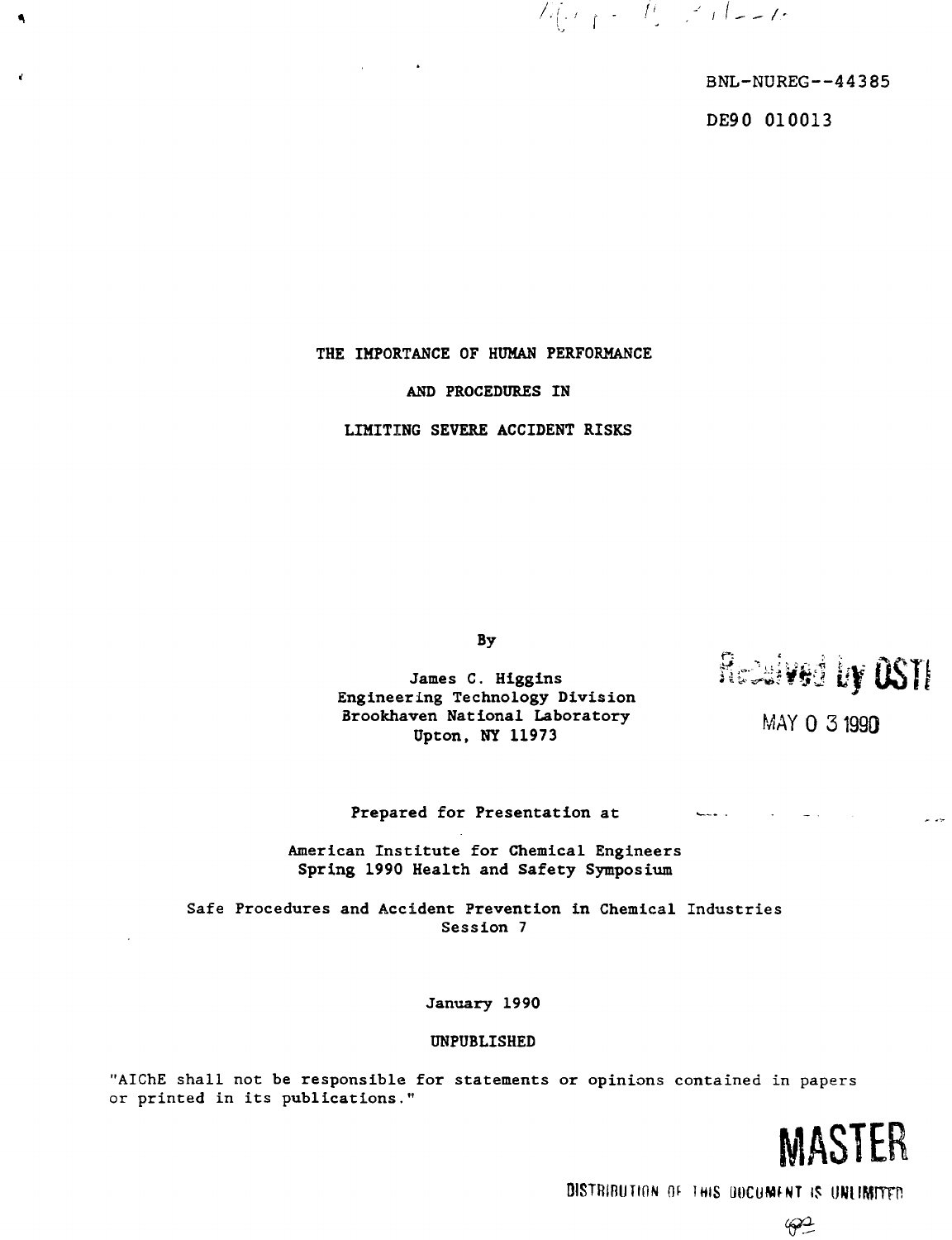### I. OVERVIEW OF HAZARDOUS INDUSTRIES

Modern technology has created a number of potentially hazardous industries, such as the nuclear and the chemical industry. Individual plants in such hazardous industries are designed using the principle of "defense in depth" and are fitted with various redundant safety features(1) to protect against and mitigate accidents. Due to the nature of the technology and the many safeguards that have been incorporated into these industries, the plants are often quite complex. As a result of all the safeguards built into the plants, multiple failures must occur before significant adverse consequences could develop. An often held view, particularly by plant operators, is that severe accidents with adverse consequences will not happen. However, failures at these plants, particularly human and management type failures, are often interdependent and can fail multiple safeguards at the same time.

The defense in depth and redundancies built into modern complex industrial plants can be effective in protecting against severe accidents. However, proper and safe operation requires vigilance on several organizational levels such as: the company that operates the plant (e.g., utility or chemical company), the corporate oversight, and the regulators. As vigilance drops, overconfidence can develop, and plants may no longer strive for good performance. In this situation, certain factors arise, which predispose a plant for a major accident. Once enough of these factors are present, all that is needed is an appropriate (and often trivial) initiating event to begin the sequence of events leading to the accident.

\*This work was in part sponsored by the U.S. Nuclear Regulatory Commission.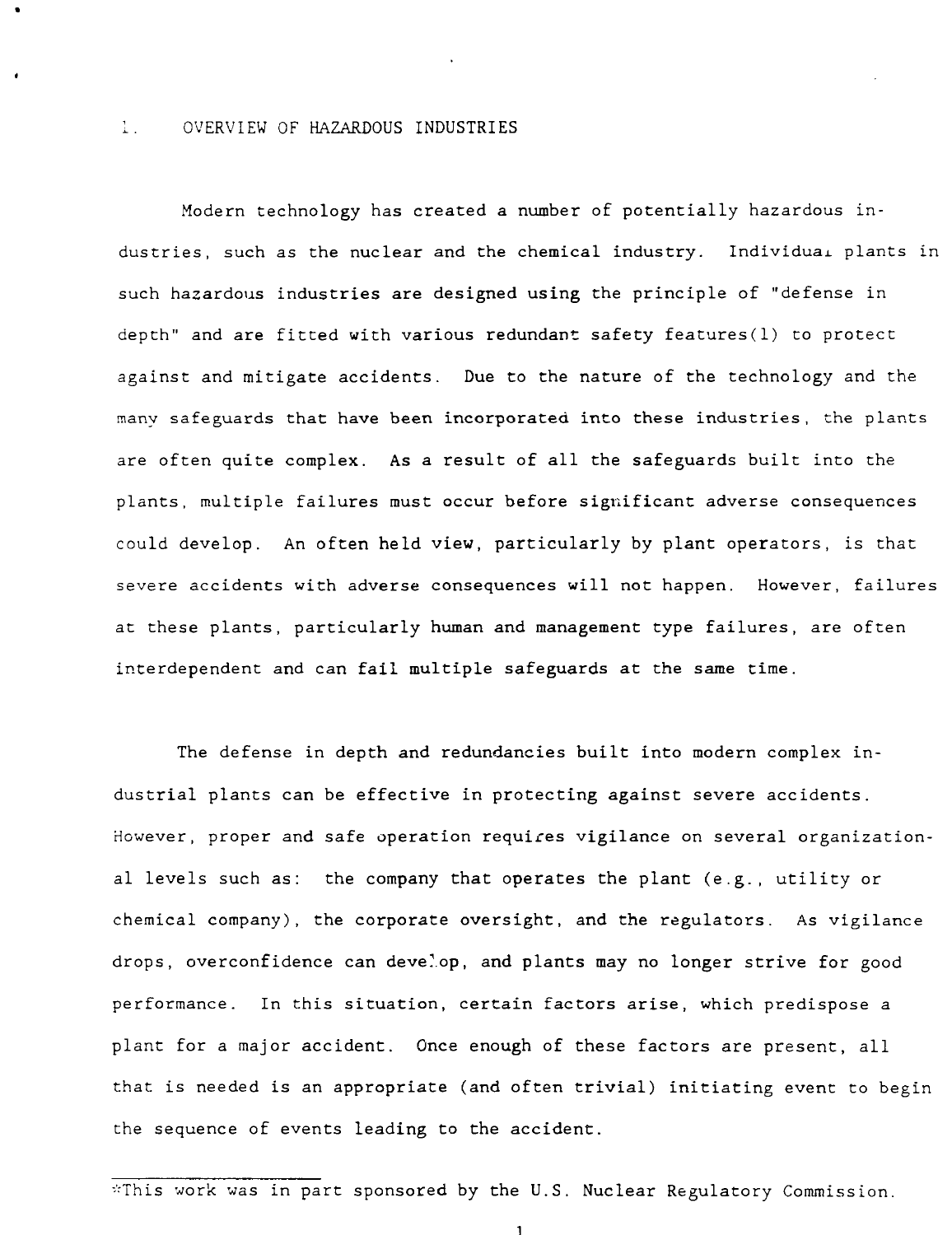### 2. MAJOR ACCIDENTS IN HAZARDOUS INDUSTRIES

As one examines selected major accidents from hazardous industries in retrospect, the factors which were present to "set up" the accident can be identified. Also, there are often key decisions and actions taken during the course of the accident (after the initiating event) which exacerbate the event and take one further along the path toward significant consequences. These actions, that were taken by the plant operators, can also be identified by analyses of the accident, after the fact.

Three of the significant accidents that have occurred in the chemical and liuclear industries in the last decade, were reviewed (see Appendix A) to identify these key issues which first of all predispose the plant to an accident, and secondly, those factors that provide the impetus to continue the accident along its course. **The issues or factors** seemed to fall naturally into four areas: Design, Organization **and** Management, Maintenance, and Operations (Human Performance). The first three areas are those that generally occur before an initiating event and predispose the plant to the accident. The Operations area includes human performance actions that occur both before and during the accident. It is important to note, however, that even the during-accident actions are heavily influenced by training provided, and procedures written, before the onset of the accident.

Appendix A to this paper provides the breakdown of the major causal factors for the three selected accidents: Three Mile Island, Bhopal, and Chernobyl. These were developed from a number of reports (2-15) issued on the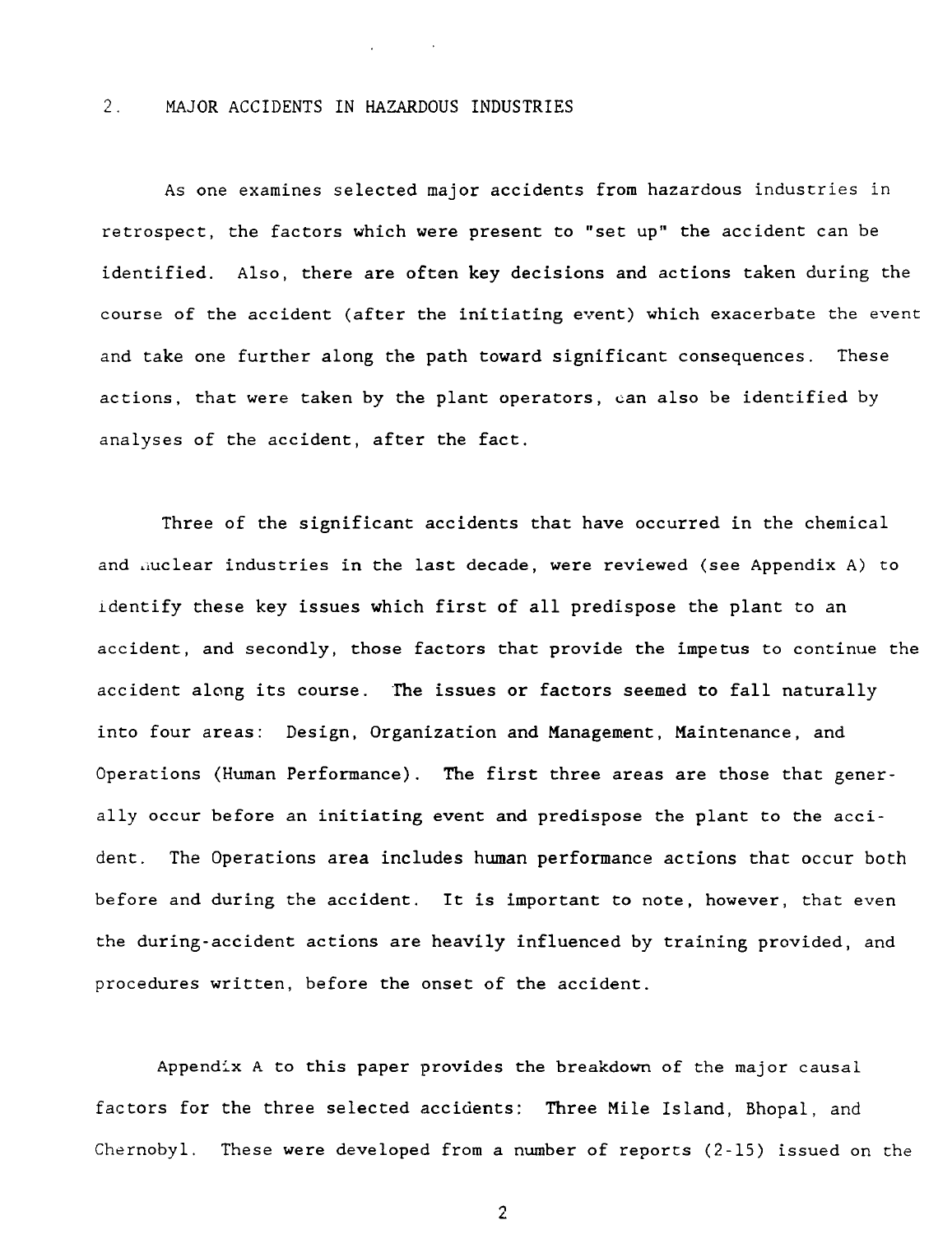accidents. Naturally, there is some disagreement among experts as to the most important causes of the accidents. Also, no attempt was made to include every quoted cause or to prioritize the causes or factors. Chernobyl was interesting and different than the other two in that the design and operations factors were so significant that no maintenance problems were necessary to create the severe accident.

### 3. PROBABILISTIC RISK ANALYSIS

Besides post-accident analysis of real events, another method for determining the susceptibility to risk of complex industrial plants is through probabilistic risk analysis or PRA. These analyses are being used more often for U.S. nuclear power plants (NPPs). Regarding the four key areas affecting accidents that were noted above, current PRAs can reasonably address three of them: Design, Maintenance, and Operations (Human Performance). Research is currently underway at Brookhaven National Laboratory to determine the effect of Organization and Management issues on a PRA.

A PRA is a comprehensive, integrated analysis of the plant, systems, components, and the personnel who operate the plant. In the PRA, failure probabilities are assigned to equipment based on data analysis. The human actions which are modelled in the PRA as human errors are also quantified via a Human Reliability Assessment (HRA). HRA methods have continuously improved over the last decade, but are still somewhat subjective and uncertain.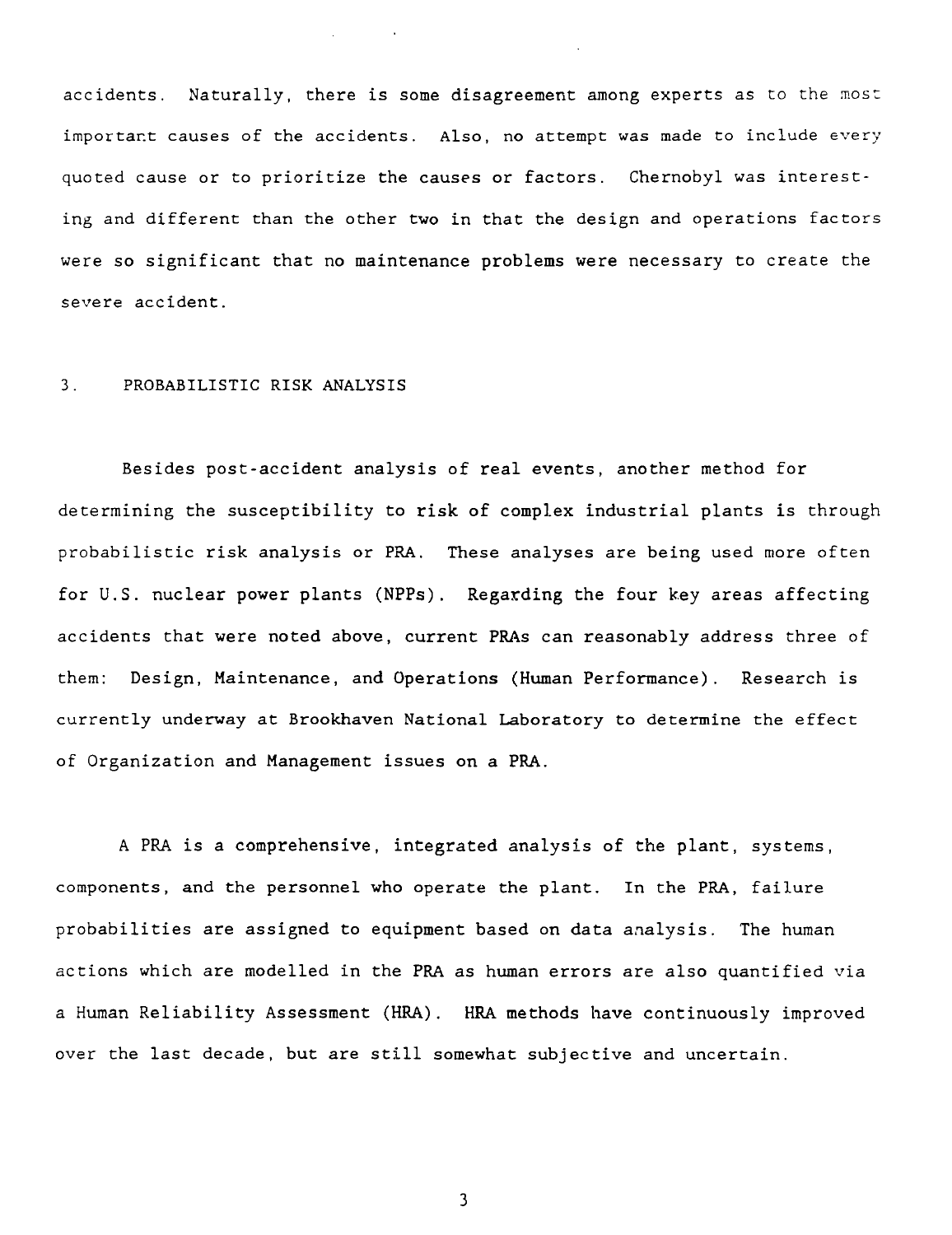Regarding the three key areas affecting accidents that PRAs do address, consider first plant design. A PRA can illustrate design weaknesses in a plant and provide insights into effective design improvements. A PRA also can identify the important plant safety features, which could then be verified to have no design errors. Second, consider the area of maintenance. PRA importance or sensitivity analyses can be used to illustrate the risk importance of having certain key components or systems out of service for maintenance. This is useful in scheduling and prioritizing maintenance in the plant.

The third area affecting accidents is operations or human performance. PRA sensitivity analyses also can be used to show the overall importance to risk of human actions and to identify those particular actions which are most important. Toward this end, BNL has performed three studies over the last several years (16, 17, 18) to determine the sensitivity of risk to human error and to develop insights relative to the results. These studies have primarily used core melt frequency (CMF) and accident sequence frequency as the risk measures. The results have shown that CMF is quite sensitive to human error, but that both the baseline CMF and its risk sensitivity vary noticeably between plants. Interesting and different results were obtained regarding the risk increase from degraded human performance and the risk decrease from enhanced human performance. Also, insights were developed into the areas that may benefit from improved human performance and improved human action modeling in the PRA.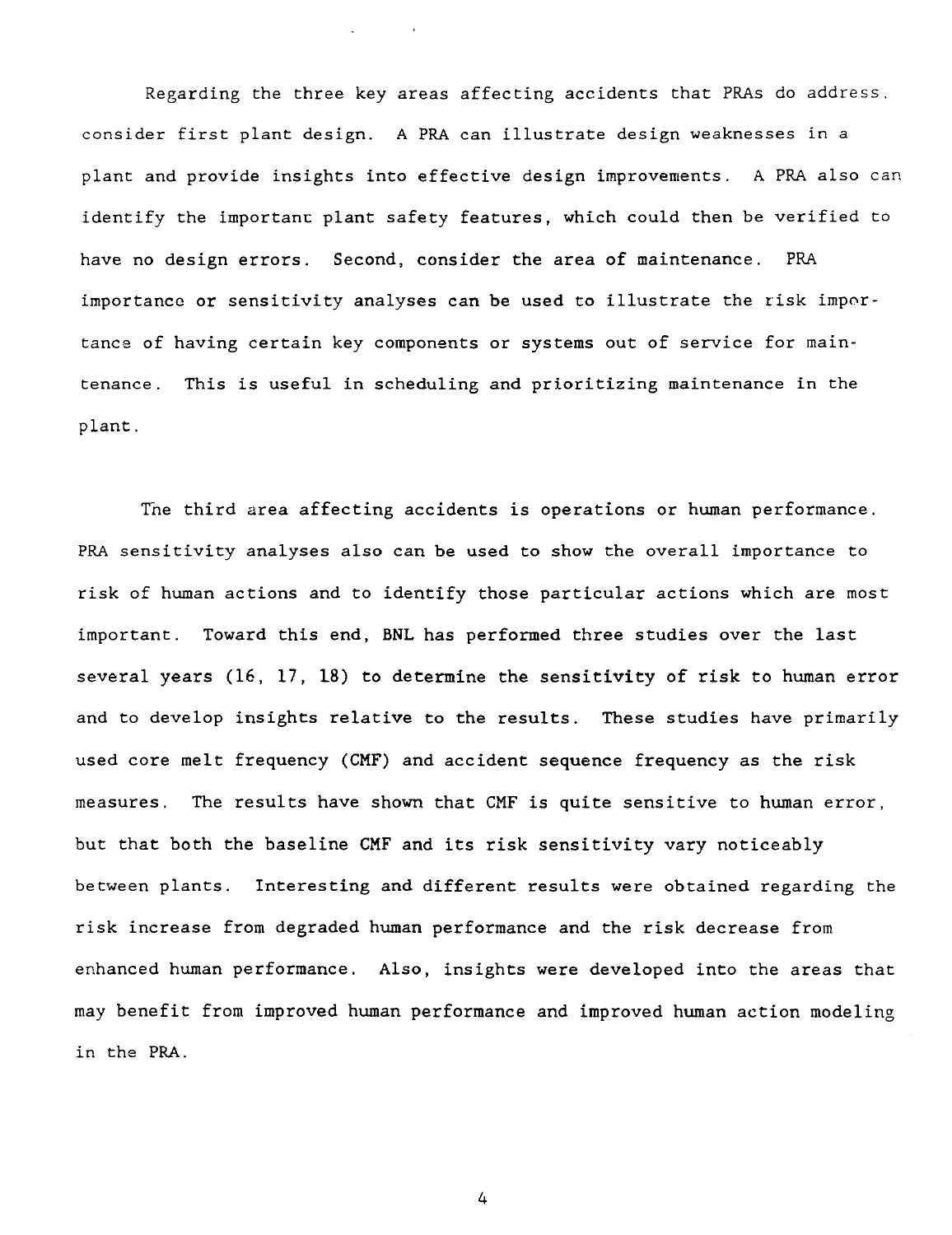### 3.1 Overall Sensitivity

The most recent of the three sensitivity studies completed by BNL was for the LaSalle PRA, currently being completed by SANDIA National Laboratories for the U.S. NRC. LaSalle is a recent vintage Boiling Water Reactor (BWR). The PRA model contained 83 human errors. BNL established somewhat conservatively large ranges over which the human error probabilities (HEPs) would be varied. Figure 1 shows the effect on CMF as all HEPs were increased or decreased together by a constant factor **(not to** exceed an HEP - 1.0).



Figure **1.** Overall **CMF sensitivity to human error at LaSalle**

Overall CMF at LaSalle varies about one and one-half orders of magnitude, as the HEPs vary over their full range. Most of the variation in CMF, however, occurs when HEPs are varied by a factor of only 5. Thus, we see that CMF can increase noticeably if HEPs were to degrade due to some common cause factor. Part of the reason for the CMF rise flattening out is due to many of the HEPs reaching a ceiling of 1.0. Likewise, we see that lowered HEPs, for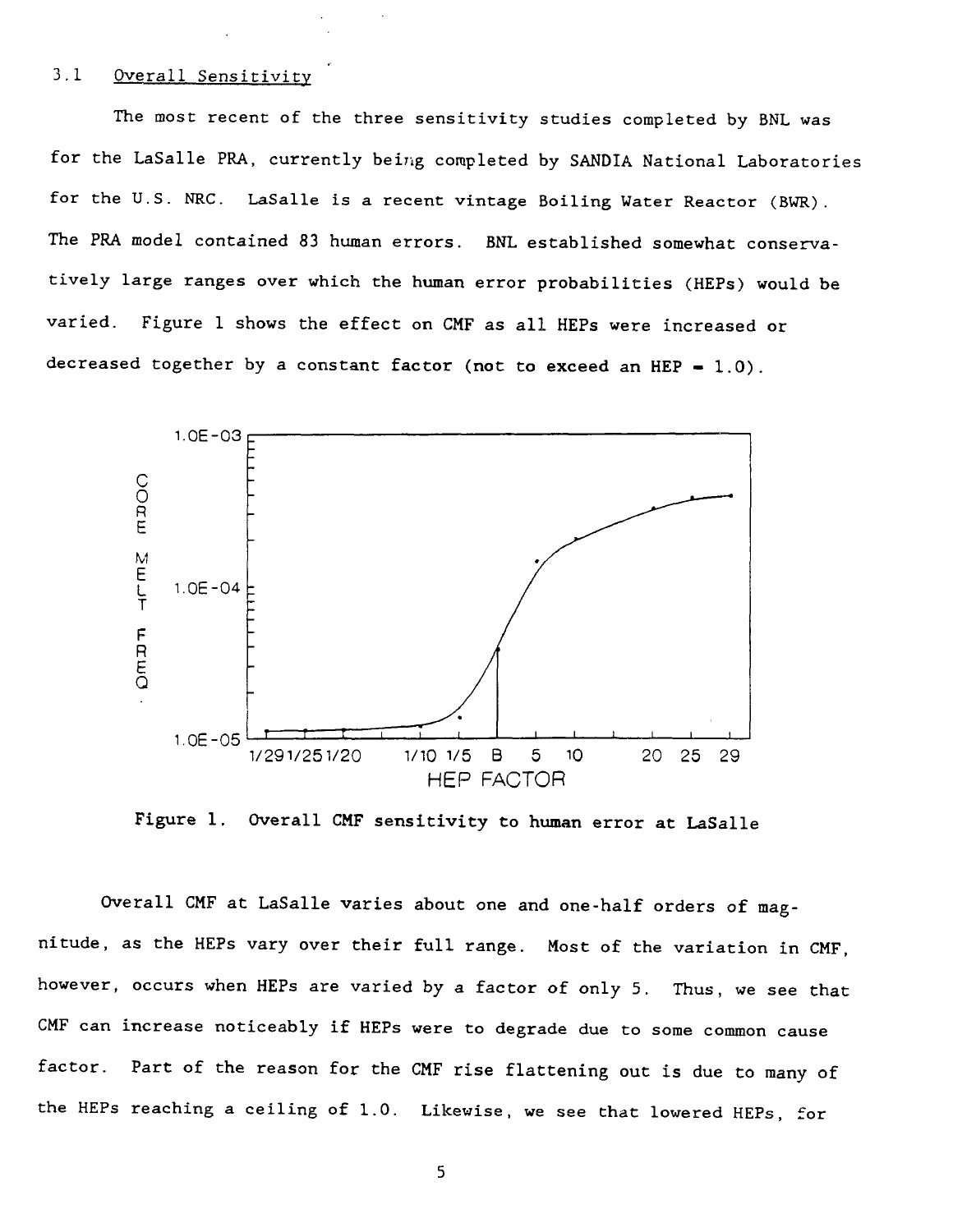example, due to enhanced human performance, will lower the overall CMF, although the change is not as significant as in the increasing HEP direction.

The two other plants analyzed were Pressurized Water Reactors: the Surry plant (using the original WASH-1400 PRA) and the Qconee plant (using the 1984 NSAC-60 PRA). Figure 2 shows the sensitivity results from all three studies on one plot, even though the PRA and HRA models were quite different and the method of determining the ranges over which HEPs were varied was also slightly different.



Figure 2. CMF sensitivity - LaSalle/Oconee/Surry

Of the three plants, Oconee shows by far the greatest sensitivity, about four orders of magnitude in CMF. Oconee also, however, modeled the most human errors of the three plants (223 errors). Currently, work is underway at BNL to determine the causes of the large difference in sensitivity between Oconee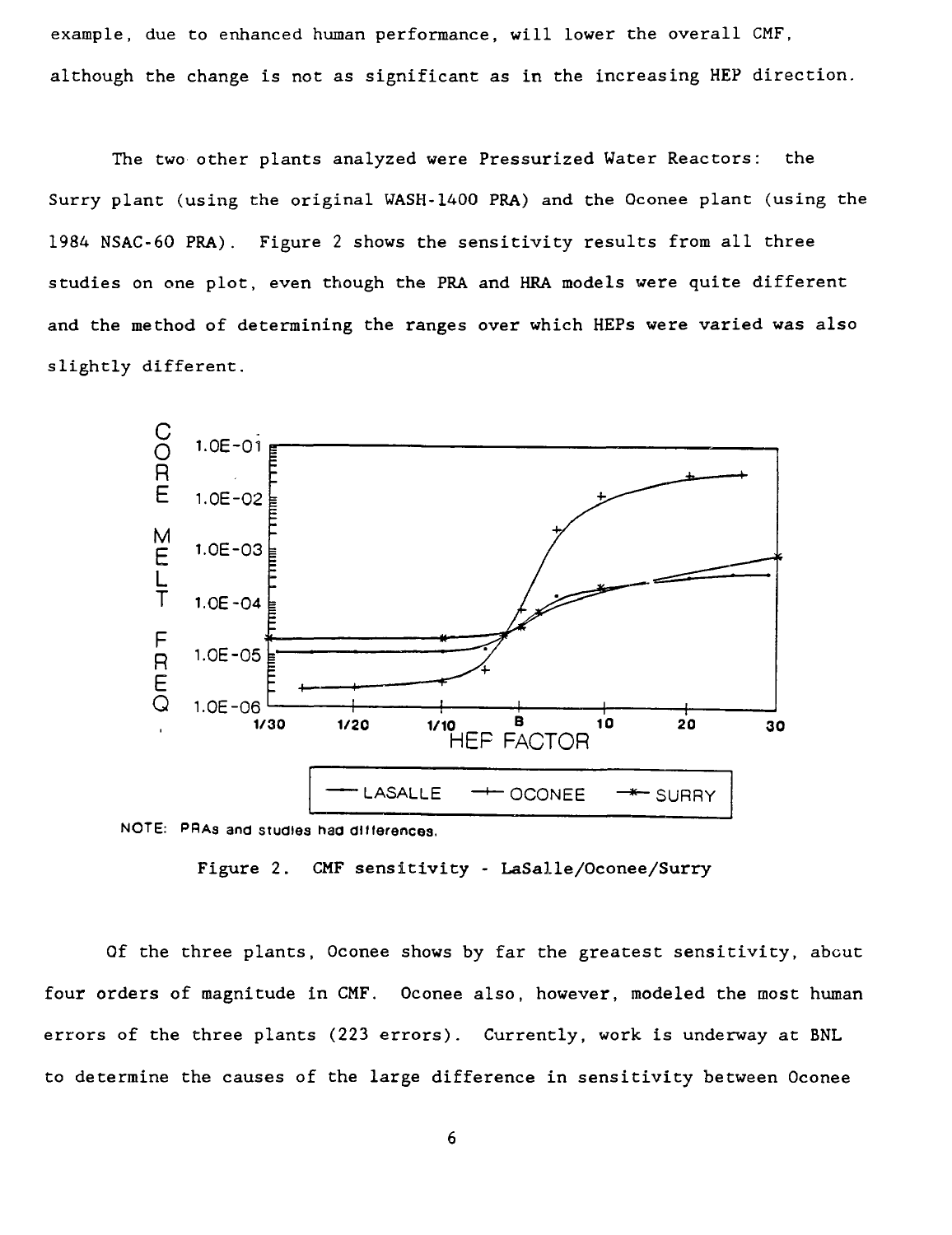and LaSalle (e.g., plant design, PRA model, HRA model, etc.). All the plants do show a notable effect on risk (CMF) as HEPs are varied.

### 3.2 Categories of Human Performance that Contribute to Risk Sensitivity

The human errors appearing in the PRA were coded in various categories such as: personnel, timing of error, location, activity, etc. This categorization allowed an analysis, which only varied the HEPs of specific types of errors. This is more realistic than varying all HEPs together and also shows which types of errors affect risk most significantly. Figure 3 shows the analysis for the category "timing of error" at Oconee. In this analysis, errors were classified as "pre-accident" (such as valves mispositioned or miscalibration) and "during-accident" (such as failure to manually initiate High Pressure Injection or failure to recover Feedwater). This figure shows that the risk is predominantly sensitive to **the** during-accident errors.



Figure 3. CMF sensitivity at Oconee - timing category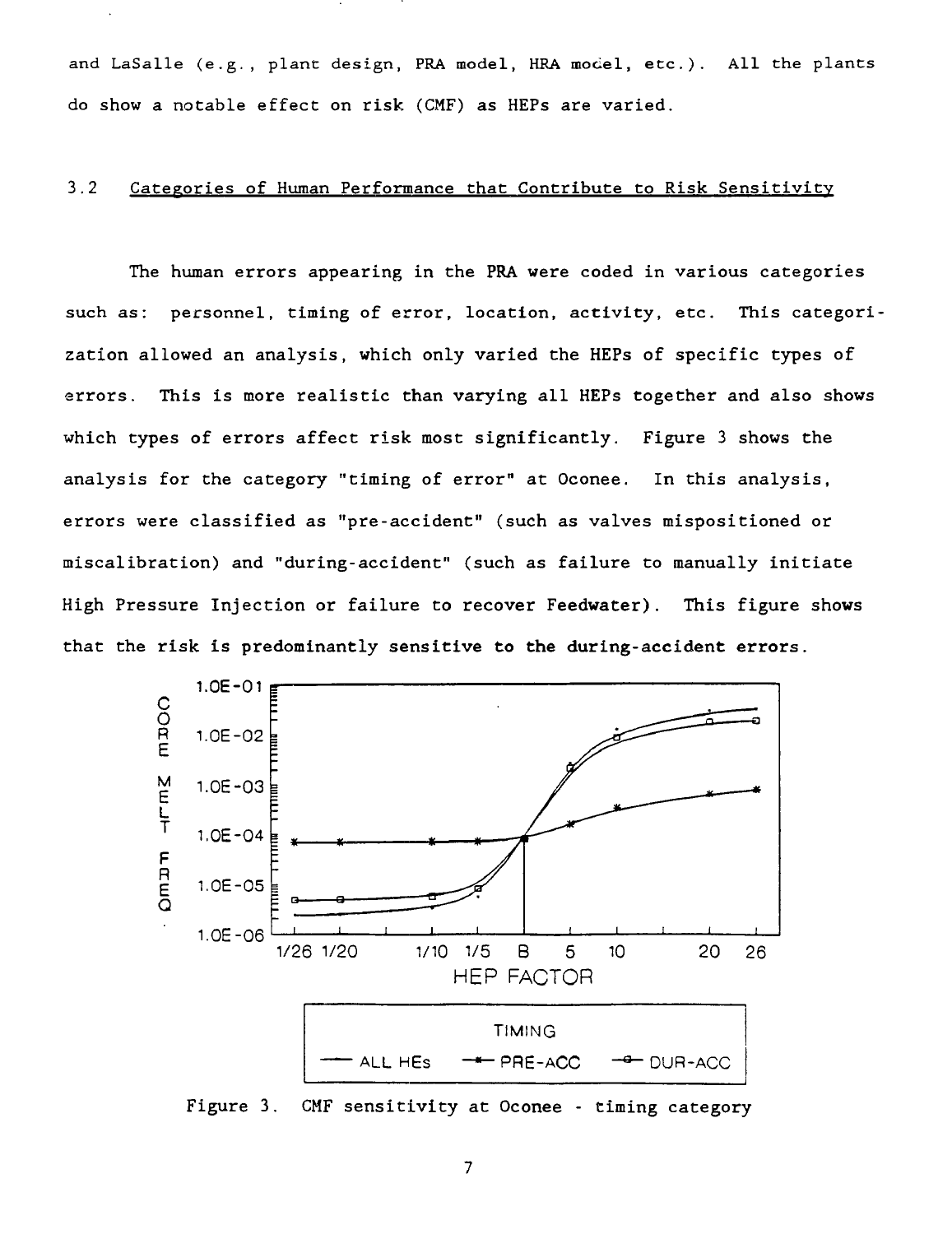Results from other sensitivity studies on the categorized human errors for the Oconee and LaSalle plants produced the following insights:

- Recovery actions, which are a subset of the during-accident errors, are particularly important. Recovery actions involve efforts to recover and return to service failed components or systems.
- Operations-related errors dominate the risk. Qualitative analyses also determined that the specific operations errors identified would best be addressed by improved procedures and operator training.
- Errors by both licensed reactor operators (ROs) and non-licensed auxiliary operators (NLOs) were important. Particularly important errors were complex recovery actions, involving both ROs and NLOs. This points out the importance of good team or shift performance, good shift communications capabilities, clear procedures, and training in accident mitigation efforts.

These results would allow one to focus efforts into fruitful areas for improvement of human performance which would in turn limit risk. The analyses identified particular errors that were important and which could be addressed by procedures and training. Areas where improved modelling would be beneficial cau also be identified. The results, however, should be used with some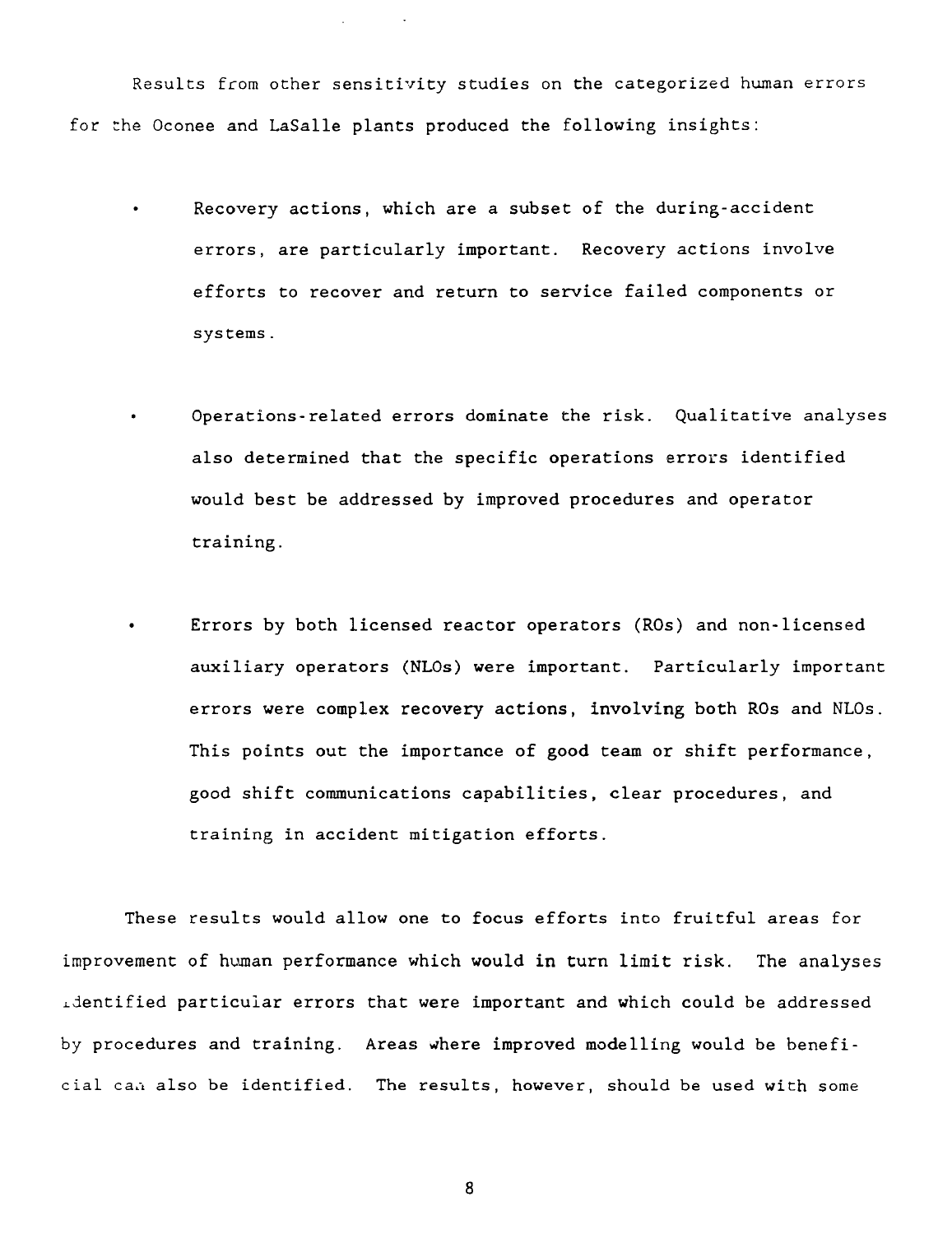caution since only a few plants have been analyzed with these techniques and PRA models are quite plant specific.

### 4. CONCLUSIONS

Due to the defense in depth concept and redundancy in safety systems utilized, complex industrial plants, such as nuclear power plants (NPPs) can be operated safely. This capability has been demonstrated by many years of safe operation by numerous NPPs in the U.S. and abroad. However, the occurrence of severe accidents has also demonstrated that constant vigilance in a number of areas is necessary to ensure continued safe operation. The areas noted as particularly important are Design, Organization and Management, Maintenance, and Operations (Human Performance).

Detailed PRA sensitivity analyses were performed for three different NPPs to determine the overall importance to risk of human performance and the relative importance of different types of actions. These calculations have shown that overall risk is very sensitive to human performance, particularly as performance degrades. Specific types of actions found to be important were: actions taken during the course of an accident, operations unit actions, actions to recover failed equipment, and actions of both licensed reactor operators and non-licensed auxiliary operators. The primary methods of ensuring successful operator performance throughout all of these types of actions is through operator training and via good procedures for the accident situation. Detailed analyses of this nature for chemical facilities should also prove beneficial. However, one should not be left with the impression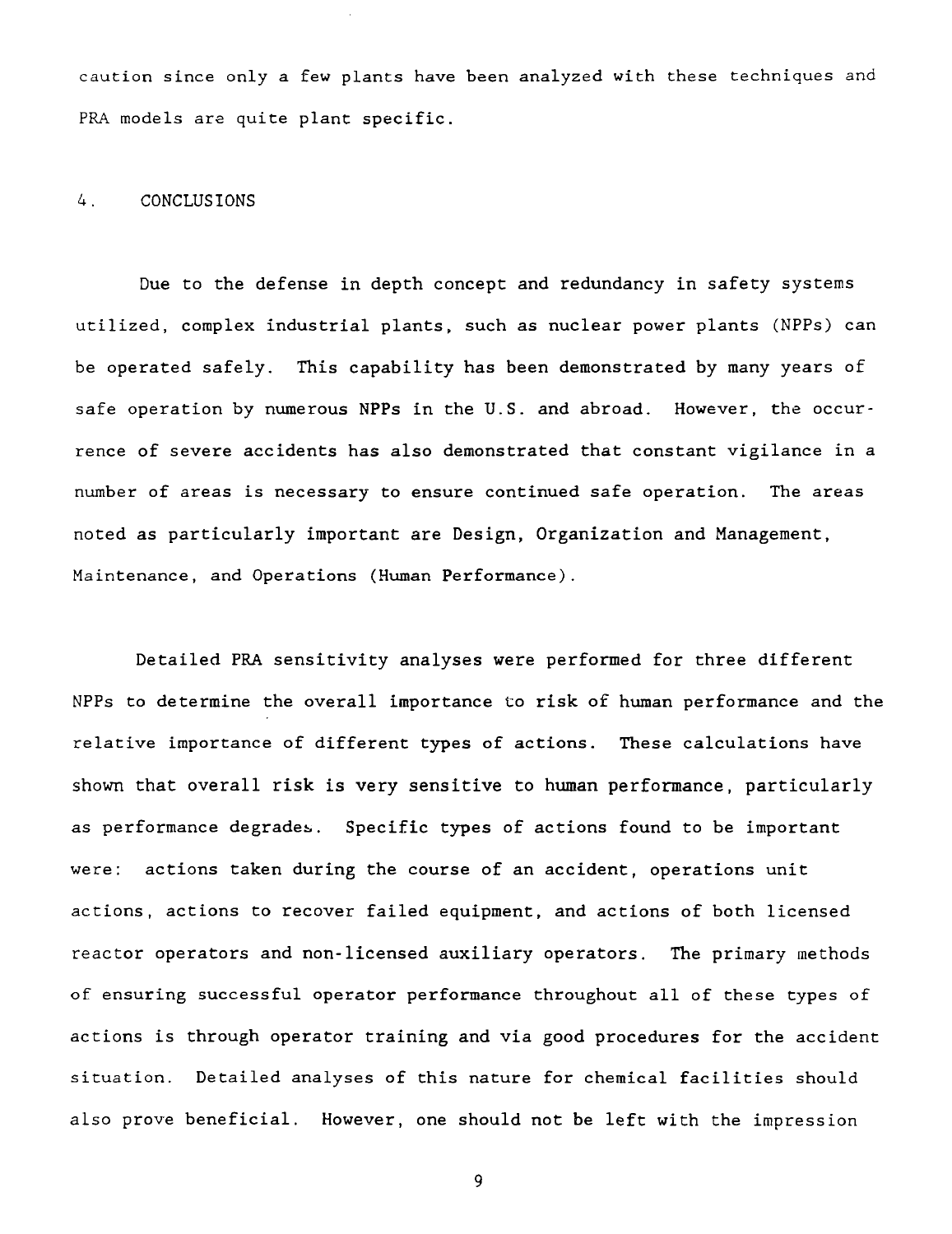that a PRA is a panacea for catastrophe prevention. Rather, a PRA is only one element of a complete risk management program that is very useful for identifying appropriate areas for safety improvement.

### 5. REFERENCES

- 1) Safety Series No. 75, INSAG-3, "Basic Safety Principals for Nuclear Power Plants," IAEA Nuclear Safety Advisory Group.
- 2) P. Shrivastava, "Bhopal: Anatomy of a Crisis," Ballinger, Cambridge, Massachusetts, 1987.
- 3) Chemical and Engineering News, "Bhopal Special Report," December 2, 1985.
- 4) High Technology, "Beyond Bhopal: Toward a 'Fail-Safe' Chemical Industry," Gordon Graff, April 1985.
- 5) "Investigation of Large-Magnitude Incidents: Bhopal as a Case Study," Adhok S. Kalelkar, Arthur D. Little, Inc., May 1988.
- 6) Newsday, December 30-31, 1984, and March 21, 1985.
- 7) "Sources of Common Cause Failures in Decision-Making Involved in Man-Made Catastrophies," Edwin L. Zebroski, EPRI.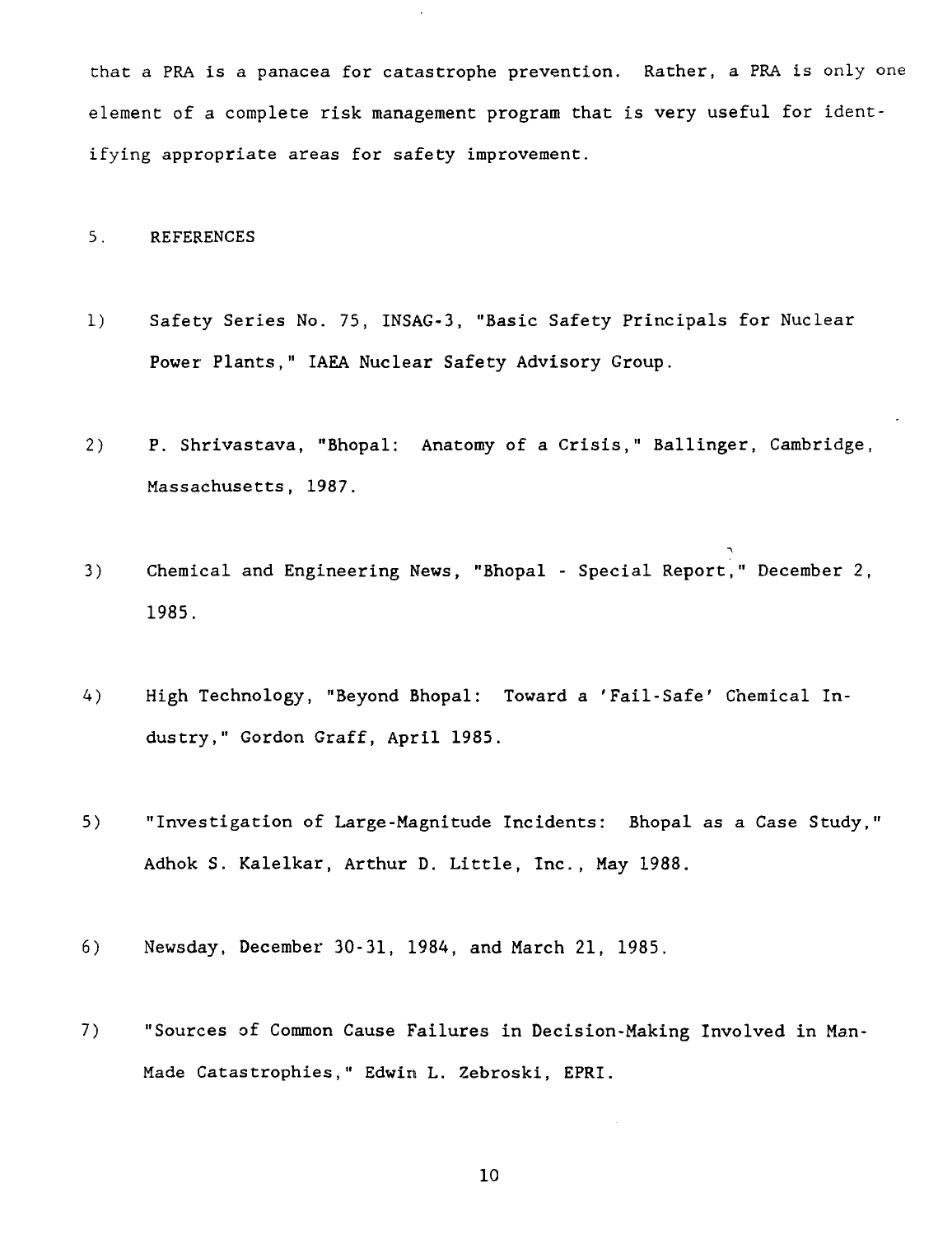- 8) IEEE Spectrum, "Special Report: Designing and Operating a Minimum-Risk System," June 1989.
- 9) Nuclear News, Special Report "Chernobyl: The Soviet Report," October 1986.
- 10) B.A. Semenov, "Nuclear Power in the Soviet Union," IAEA Bulletin Vol. 25, No. 2, June 1983.
- 11) NUREG-1250, Revision 1, "Report on the Accident at the Chernobyl Nuclear Power Station," December 1987.
- 12) NUREG-1251, Final Report, "Implications of the Accident at Chernobyl for Safety Regulation of Commercial Nuclear Power Plants in the United States," 2 volumes, April 1989.
- 13) John G. Kemeny (Chairman), "Report of the President's Commission on the Accident at Three Mile Island," October 1979.
- 14) Mitchell Rogovin (Director), "Three Mile Island, A Report to the Commissioners and to the Public," January 1980.
- 15) NRC Investigation Report Number 50-320/79-10, "Report of Special Investigative Team from NRC's Office of Inspection and Enforcement of Accident at TMI-2," October 25, 1979.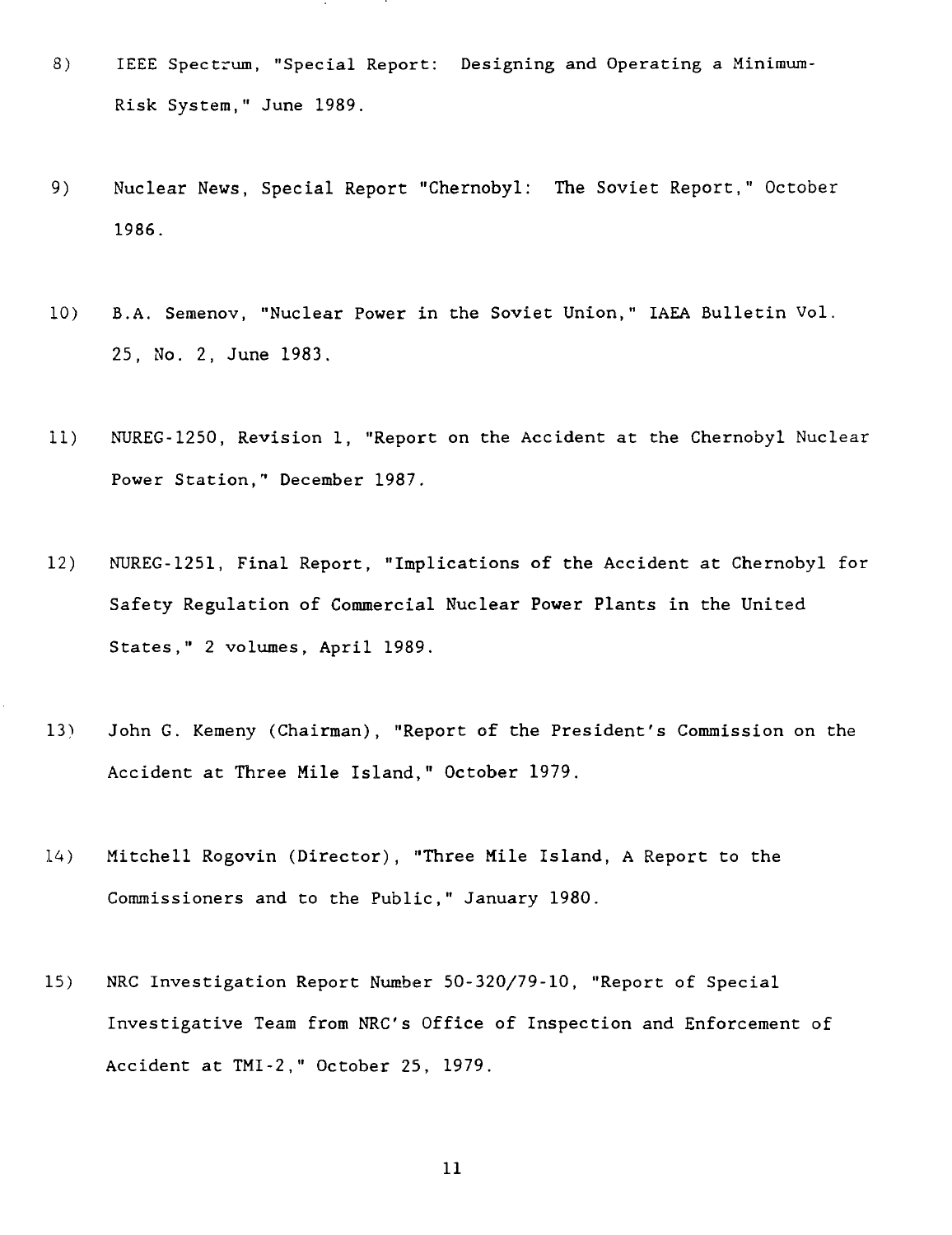- 16) NUREG/CR-1879, "Sensitivity of Risk Parameters to Human Errors in Reactor Safety Study for a PWR," June 1981.
- 17) NUREG/CR-5319, "Risk Sensitivity to Human Error," April 1989.

 $\mathcal{L}^{\text{max}}$  ,  $\mathcal{L}^{\text{max}}$ 

 $\mathbb{R}^2$ 

.

 $\ddot{\phantom{0}}$ 

18) NUREG/CR-5527, "Risk Sensitivity to Human Error in the LaSalle PRA," February 1990.

 $\frac{1}{2}$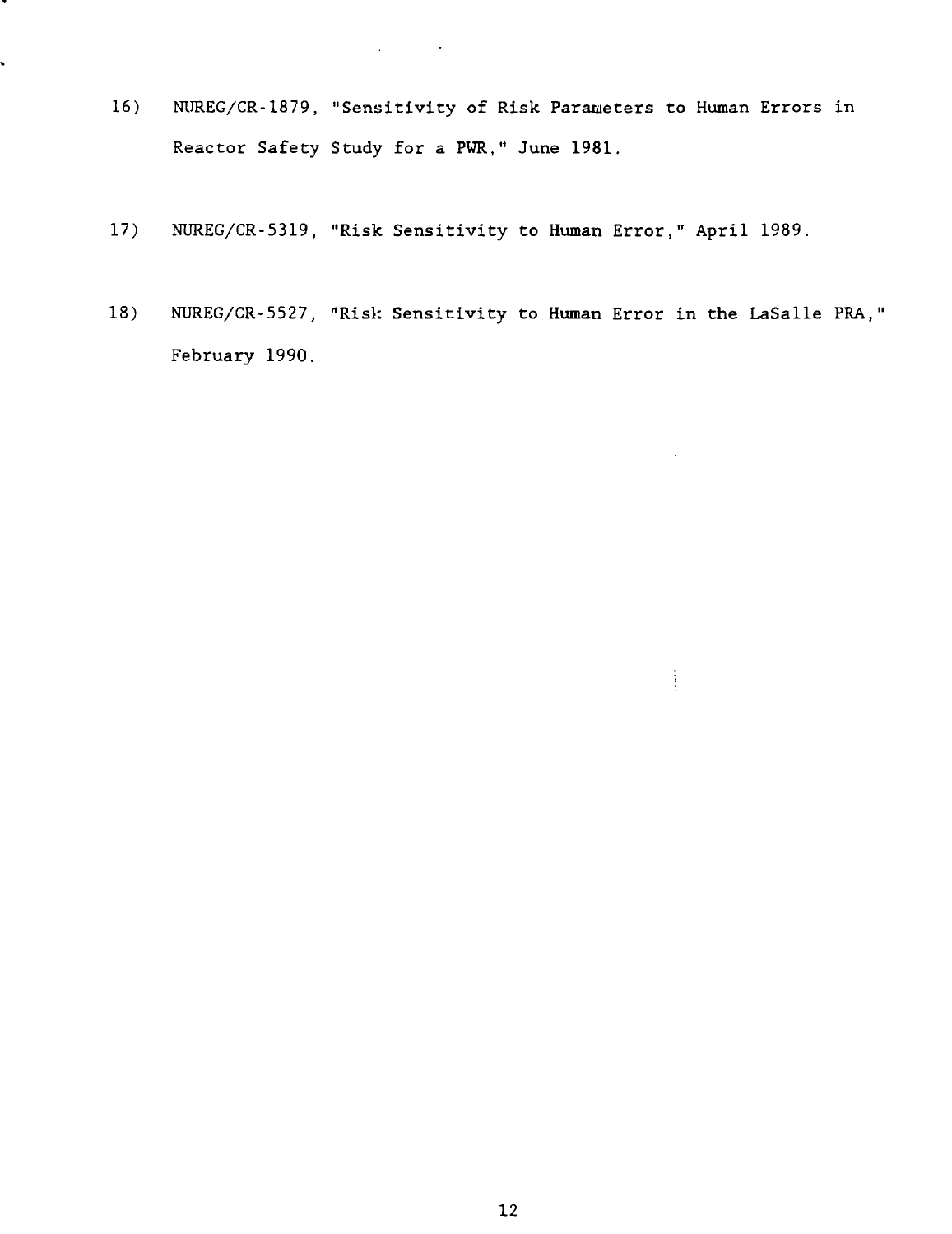#### **APPENDIX A**

## **CATEGORIZATION OF CAUSAL FACTORS FOR THREE MAJOR INDUSTRIAL** ACCIDENTS

#### Major Causal Factors

#### Accident: **Three Mile Island (TMI)**

## Design

- Poor human factors design of Control Room for accident situation including alarms, instrumentation, controls. Some examples are Power-Operated Relief Valve (PORV) incleation, sump indication, core thermocouples, and radiation monitoring.
- Insufficient attention to small **break loss** of coolant accidents (SLOCAs).  $\bullet$
- Inability to deal with large amount of hydrogen generated.
- Babcock + Wilcox (B+W) design very sensitive to transients (e.g., once through steam generators).

### Maintenance

- Power-operated relief valve (PORV) leakage for months before accident.
- Iodine filters in poor condition.
- Condensate polisher problems led to initiating event.
- Out of calibration and out of service equipment; for example, feedwater block valves closed.
- Multiple equipment problems (on key equipment) in prior 6-month to accident.

### Organization and Management

- Mindset that serious accident could not happen.  $\bullet$
- Assumed compliance with NRC regulations assures safety.
- Procedures and training for normal transients sufficient.
- NRC and industry focussed on design as opposed to operations and operations experience.
- No training for solid pressurizer with SLOCA out of top (led to securing high pressure injection).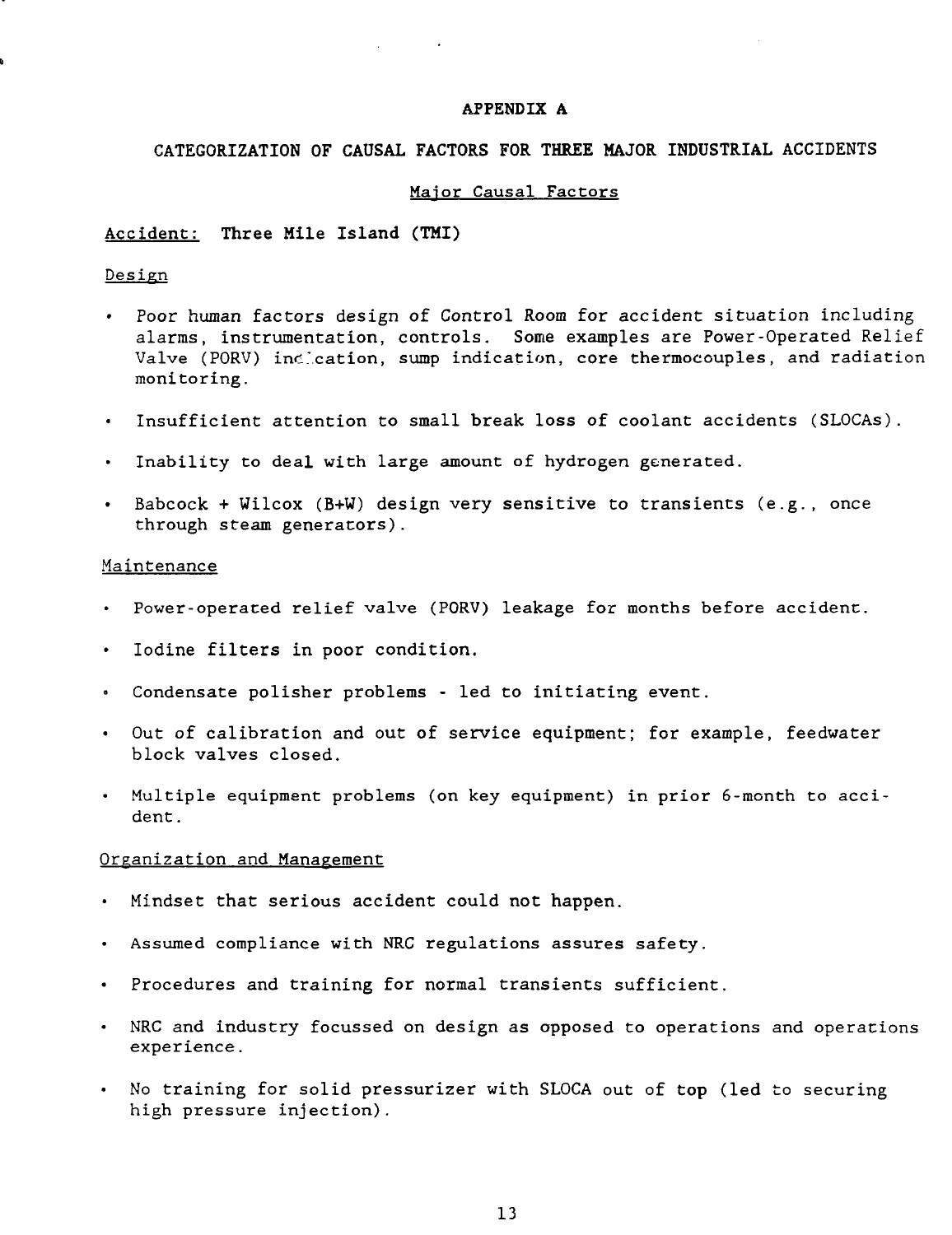## Accident: TMI (Continued)

- $\bullet$ Poor feedback of operating experience (e.g., Davis-Besse accident).
- Never less than 52 alarms lit in control room during normal pre-accident  $\bullet$ operation.

### Operations (Human Performance)

### Pre-accident

- Need for improved Emergency Operating Procedures (deficient LOCA and pres- $\bullet$ surizer procedures).
- No good status on shift turnover in control room. RCS unidentified leakage  $\bullet$  . > 1 gpm (technical specification limit) for six days before accident.

### During-accident

- Failure to isolate stuck open PORV (even when tail pipe temperature >130°).  $\bullet$
- Securing of High Pressure Injection (HPI).
- Did not recognize saturation conditions in core.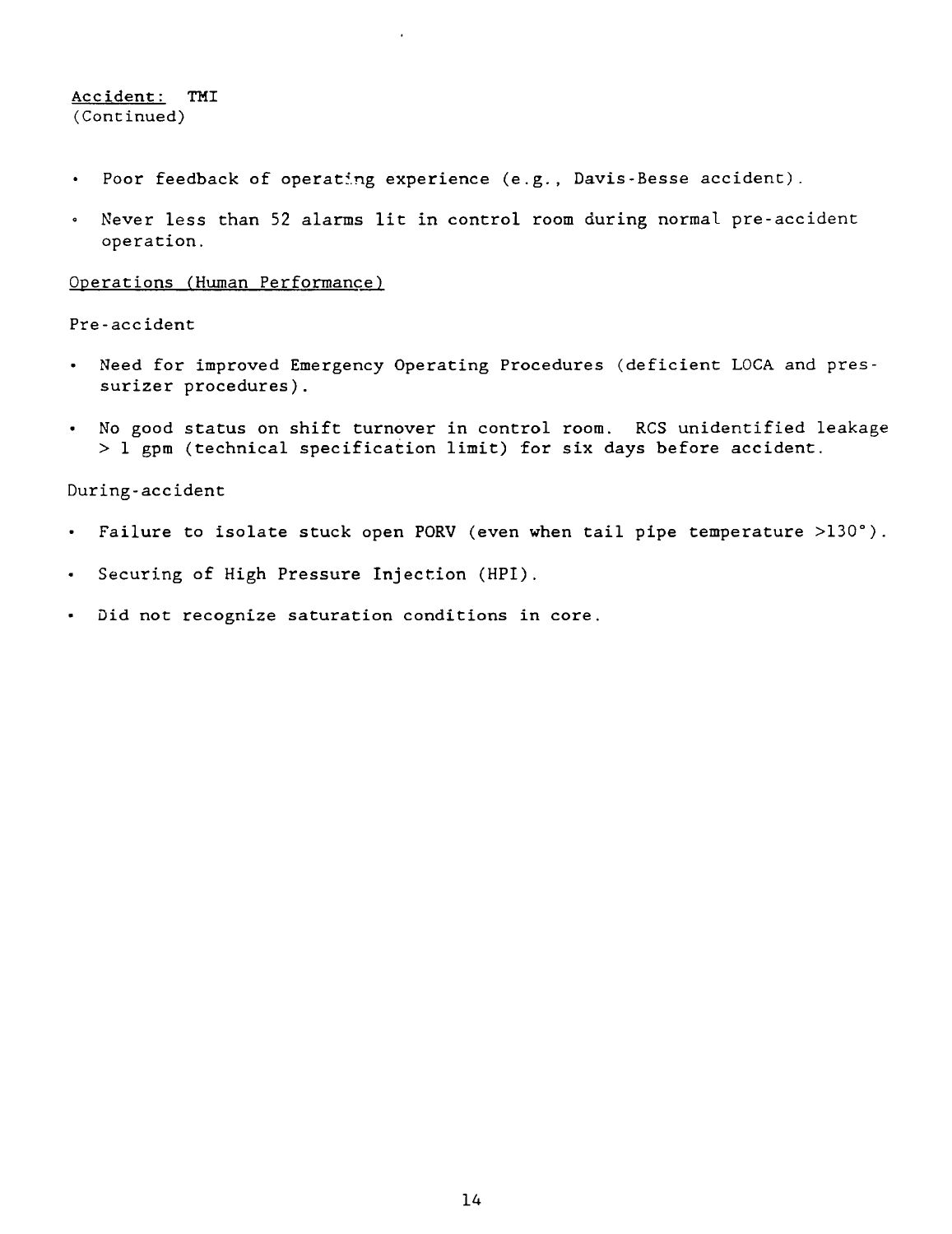#### Accident: Bhopal

### Design

- Many paths for water entry to Methyl Isocyanate (MIC) tank.
- Scrubber and flare tower designed only for process vent, not runaway reaction.
- Scrubber operation was manual, not automatic.  $\bullet$
- Water curtain had insufficient pressure to reach release point.  $\bullet$
- No safety instrumentation/alarms on MIC tank.
- Site communication depended on messengers.

### Maintenance

- MIC tank chiller 00C for months.
- Flare tower shutdown for repairs.
- MIC tank leaks (meaning water and impurities could enter).
- Maintenance practices had potential to allow water entry to MIC tank.

### Organization and Management

- Many, many major problems.
- Little corporate attention to plant.
- High personnel turnover, low morale, union problems.  $\bullet$
- Lack of emergency procedures and plans.  $\bullet$
- Toleration of negligence.  $\bullet$
- All operators and supervisor on tea break together around accident time  $\bullet$
- Instrumentation unreliable.  $\bullet$
- Culture at plant at time of accident led to need of plant operators to  $\bullet$ initiate cover up of accident.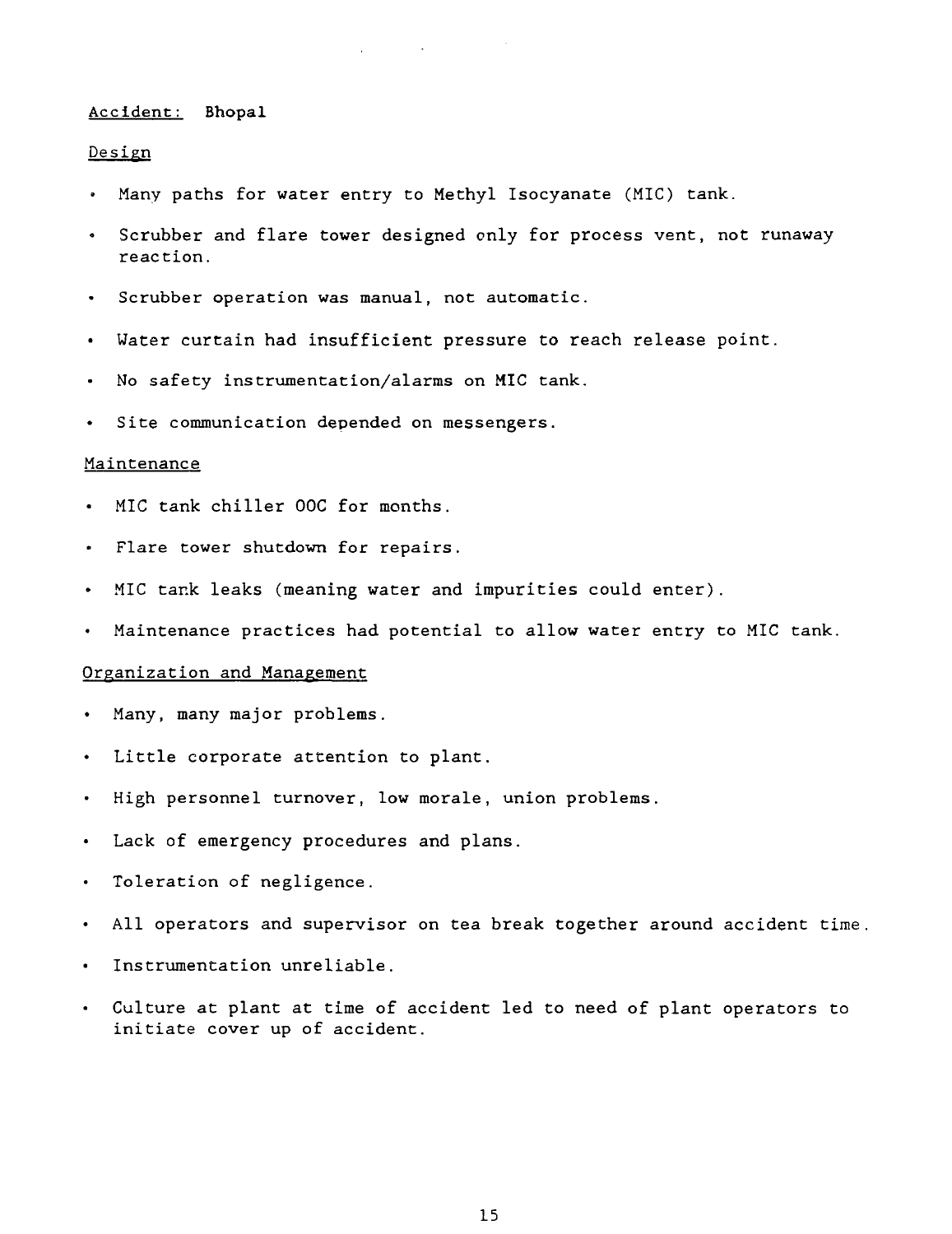Accident: Bhopal (Continued)

 $\hat{\boldsymbol{\gamma}}$ 

# Operations (Human Performance)

- Sensed small MIC leaks early on night of accident, but took insufficient  $\bullet$  . action.
- Tank 610 (MIC tank) filled to 75-80% vice <50%.
- Vent gas scrubber in standby for over a month before accident.
- Turned off MIC release alarm that would warn community.  $\bullet$  .
- Practices allowed contamination of MIC.